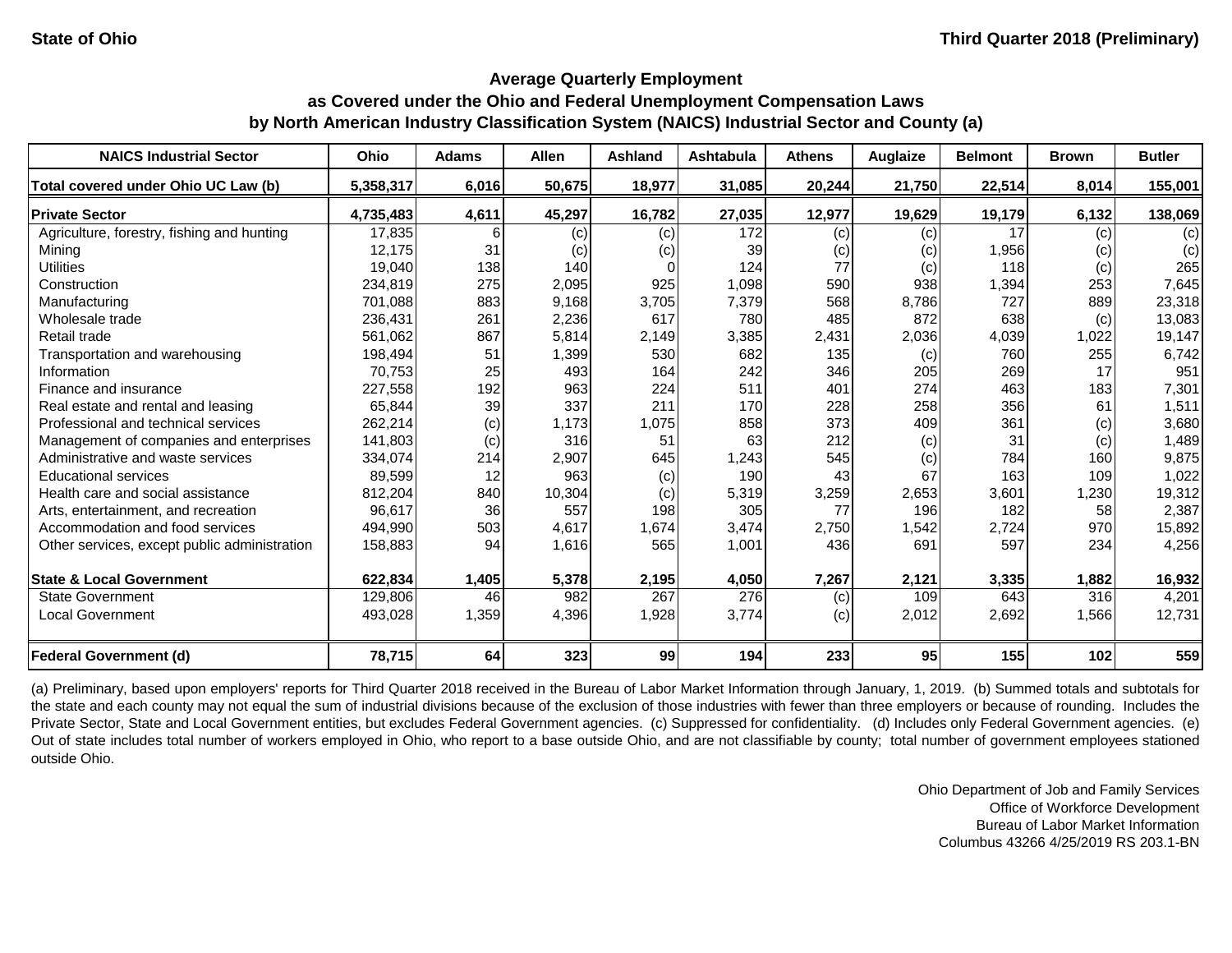| <b>NAICS Industrial Sector</b>               | Carroll  | Champaign | <b>Clark</b> | <b>Clermont</b> | <b>Clinton</b> | Columbiana | Coshocton | Crawford | Cuyahoga | <b>Darke</b> |
|----------------------------------------------|----------|-----------|--------------|-----------------|----------------|------------|-----------|----------|----------|--------------|
| Total covered under Ohio UC Law (b)          | 6,112    | 10,776    | 47,188       | 59,604          | 17,744         | 29,274     | 10,228    | 12,504   | 714,242  | 18,499       |
| <b>Private Sector</b>                        | 5,212    | 8,995     | 41,163       | 52,714          | 15,697         | 25,247     | 8,796     | 10,835   | 638,414  | 16,536       |
| Agriculture, forestry, fishing and hunting   | 10       | (c)       | 407          | (c)             | (c)            | 218        | 81        | (c)      | 194      | (c)          |
| Mining                                       | 89       | (c)       | 124          | (c)             | (c)            | 176        | 107       | (c)      | 401      | (c)          |
| <b>Utilities</b>                             | (c)      | (c)       | (c)          | 367             | (c)            | (c)        | 242       | (c)      | 1,439    | (c)          |
| Construction                                 | 429      | 299       | 1,147        | 3,495           | 341            | 1,067      | 289       | 407      | 23,522   | 915          |
| Manufacturing                                | 1,155    | 3,755     | 6,675        | 6,289           | 3,369          | 6,552      | 2,755     | 2,424    | 68,910   | 5,052        |
| Wholesale trade                              | (c)      | (c)       | (c)          | 1,913           | (c)            | (c)        | 156       | 447      | 35,012   | (c)          |
| Retail trade                                 | 777      | 987       | 5,379        | 9,658           | 1,564          | 3,823      | 1,207     | 1,318    | 60,484   | 1,872        |
| Transportation and warehousing               | 293      | 312       | 2,219        | 2,488           | 3,387          | 1,065      | 239       | (c)      | 19,492   | 1,111        |
| Information                                  | 17       | 70        | 115          | 1,165           | 644            | 130        | 63        | 57       | 11,134   | 66           |
| Finance and insurance                        | 73       | 200       | 2,784        | 2,617           | 436            | 456        | 209       | 575      | 40,000   | 565          |
| Real estate and rental and leasing           | 109      | 60        | 455          | 924             | 212            | 229        | 49        | 82       | 13,302   | 128          |
| Professional and technical services          | 165      | (c)       | 853          | 2,815           | 208            | 392        | (c)       | (c)      | 45,679   | 389          |
| Management of companies and enterprises      | $\Omega$ | (c)       | 1,139        | 583             | 236            | 140        | (c)       | (c)      | 24,221   | 14           |
| Administrative and waste services            | 212      | 354       | 2,684        | 2,994           | 485            | 1,230      | 262       | 406      | 48,553   | 591          |
| <b>Educational services</b>                  | (c)      | 142       | 648          | 473             | (c)            | 187        | 66        | (c)      | 18,902   | 49           |
| Health care and social assistance            | (c)      | 935       | 7,728        | 6,512           | (c)            | 4,756      | 1,772     | (c)      | 130,438  | 2,319        |
| Arts, entertainment, and recreation          | 131      | 156       | 473          | 1,132           | 317            | 360        | 138       | 110      | 14,302   | 341          |
| Accommodation and food services              | 616      | 670       | 4,903        | 7,137           | 1,208          | 2,525      | 740       | 1,258    | 60,924   | 1,045        |
| Other services, except public administration | 200      | 348       | 1,614        | 2,032           | 276            | 1,000      | 232       | 398      | 21,506   | 495          |
| <b>State &amp; Local Government</b>          | 900      | 1,781     | 6,025        | 6,890           | 2,047          | 4,027      | 1,432     | 1,669    | 75,828   | 1,963        |
| <b>State Government</b>                      | 36       | 55        | 173          | 761             | 135            | 274        | 47        | 117      | 4,304    | 45           |
| <b>Local Government</b>                      | 864      | 1,726     | 5,852        | 6,129           | 1,912          | 3,753      | 1,385     | 1,552    | 71,524   | 1,918        |
| <b>Federal Government (d)</b>                | 45       | 68        | 545          | 371             | 130            | 569        | 77        | 78       | 16,259   | 106          |

(a) Preliminary, based upon employers' reports for Third Quarter 2018 received in the Bureau of Labor Market Information through January, 1, 2019. (b) Summed totals and subtotals for the state and each county may not equal the sum of industrial divisions because of the exclusion of those industries with fewer than three employers or because of rounding. Includes the Private Sector, State and Local Government entities, but excludes Federal Government agencies. (c) Suppressed for confidentiality. (d) Includes only Federal Government agencies. (e) Out of state includes total number of workers employed in Ohio, who report to a base outside Ohio, and are not classifiable by county; total number of government employees stationed outside Ohio.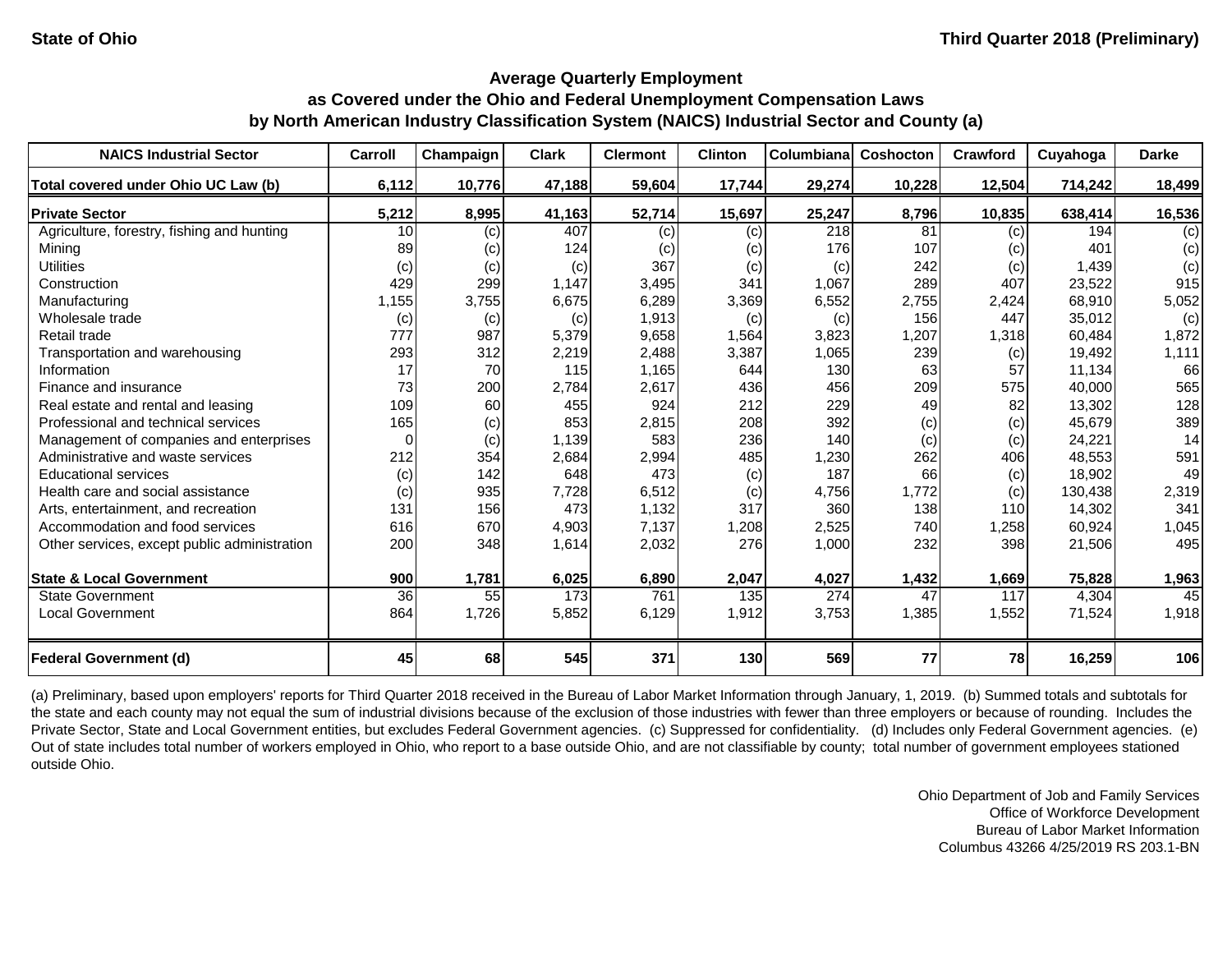| <b>NAICS Industrial Sector</b>               | <b>Defiance</b> | <b>Delaware</b> | Erie   | <b>Fairfield</b> | <b>Fayette</b> | <b>Franklin</b> | <b>Fulton</b> | <b>Gallia</b> | Geauga | <b>Greene</b> |
|----------------------------------------------|-----------------|-----------------|--------|------------------|----------------|-----------------|---------------|---------------|--------|---------------|
| Total covered under Ohio UC Law (b)          | 15,708          | 89,835          | 40,255 | 43,704           | 11,391         | 747,154         | 18,472        | 10,762        | 36,190 | 61,155        |
| <b>Private Sector</b>                        | 13,805          | 82,064          | 35,458 | 37,523           | 9,822          | 641,560         | 16,098        | 9,122         | 32,603 | 53,165        |
| Agriculture, forestry, fishing and hunting   | 226             | (c)             | (c)    | 72               | 120            | 407             | (c)           | (c)           | (c)    | (c)           |
| Mining                                       |                 | (c)             | (c)    | 11               |                | 313             | (c)           | (c)           | (c)    | (c)           |
| <b>Utilities</b>                             | (c)             | 169             | (c)    | 255              | (c)            | 3,661           | (c)           | 540           | (c)    | (c)           |
| Construction                                 | 365             | 3,678           | 1,143  | 2,521            | 320            | 28,311          | 972           | 469           | 2,522  | 1,575         |
| Manufacturing                                | 3,128           | 6,099           | 5,897  | 4,166            | 1,765          | 38,248          | 6,857         | 648           | 7,440  | 3,701         |
| Wholesale trade                              | (c)             | 2,279           | 1,050  | 930              | (c)            | 29,212          | 861           | 128           | 1,984  | 1,200         |
| Retail trade                                 | 2,274           | 12,037          | 4,746  | 6,513            | 2,459          | 67,110          | 1,573         | 1,473         | 4,572  | 10,722        |
| Transportation and warehousing               | 614             | 2,448           | (c)    | 905              | 1,220          | 43,693          | (c)           | 292           | (c)    | (c)           |
| Information                                  | 189             | 575             | 401    | 266              | 43             | 14,861          | 60            | 47            | 97     | 640           |
| Finance and insurance                        | 627             | 5,982           | 626    | 720              | 388            | 51,324          | 279           | 350           | 654    | 1,217         |
| Real estate and rental and leasing           | 93              | 931             | 314    | 463              | 48             | 12,336          | 95            | 40            | 210    | 580           |
| Professional and technical services          | (c)             | 5,540           | 473    | 1,084            | (c)            | 47,334          | (c)           | (c)           | 1,296  | 9,216         |
| Management of companies and enterprises      | (c)             | 10,267          | 196    | 197              | (c)            | 25,069          | (c)           | (c)           | 381    | 1,105         |
| Administrative and waste services            | 724             | 4,190           | 767    | 3,283            | 456            | 55,005          | 351           | 93            | 2,145  | 2,536         |
| <b>Educational services</b>                  | (c)             | 1,247           | 272    | 279              | (c)            | 13,679          | (c)           | (c)           | 676    | 1,663         |
| Health care and social assistance            | (c)             | 8,306           | 5,309  | 7,384            | (c)            | 112,462         | (c)           | (c)           | 4,891  | 7,069         |
| Arts, entertainment, and recreation          | 106             | 4,472           | 5,441  | 482              | 110            | 10,942          | 427           | 37            | 570    | 662           |
| Accommodation and food services              | 1,533           | 10,555          | 6,524  | 6,501            | 1,145          | 64,874          | 999           | 940           | 2,710  | 8,535         |
| Other services, except public administration | 592             | 2,960           | 827    | 1,493            | 178            | 22,721          | 389           | 327           | 1,397  | 1,533         |
| <b>State &amp; Local Government</b>          | 1,903           | 7,771           | 4,797  | 6,181            | 1,569          | 105,594         | 2,374         | 1,640         | 3,587  | 7,990         |
| <b>State Government</b>                      | 78              | 370             | 988    | 705              | 46             | 55,321          | 119           | 257           | 225    | (c)           |
| <b>Local Government</b>                      | 1,825           | 7,401           | 3,809  | 5,476            | 1,523          | 50,273          | 2,255         | 1,383         | 3,362  | (c)           |
| <b>Federal Government (d)</b>                | 84              | 238             | 246    | 235              | 49             | 13,146          | 90            | 61            | 99     | 14,315        |

(a) Preliminary, based upon employers' reports for Third Quarter 2018 received in the Bureau of Labor Market Information through January, 1, 2019. (b) Summed totals and subtotals for the state and each county may not equal the sum of industrial divisions because of the exclusion of those industries with fewer than three employers or because of rounding. Includes the Private Sector, State and Local Government entities, but excludes Federal Government agencies. (c) Suppressed for confidentiality. (d) Includes only Federal Government agencies. (e) Out of state includes total number of workers employed in Ohio, who report to a base outside Ohio, and are not classifiable by county; total number of government employees stationed outside Ohio.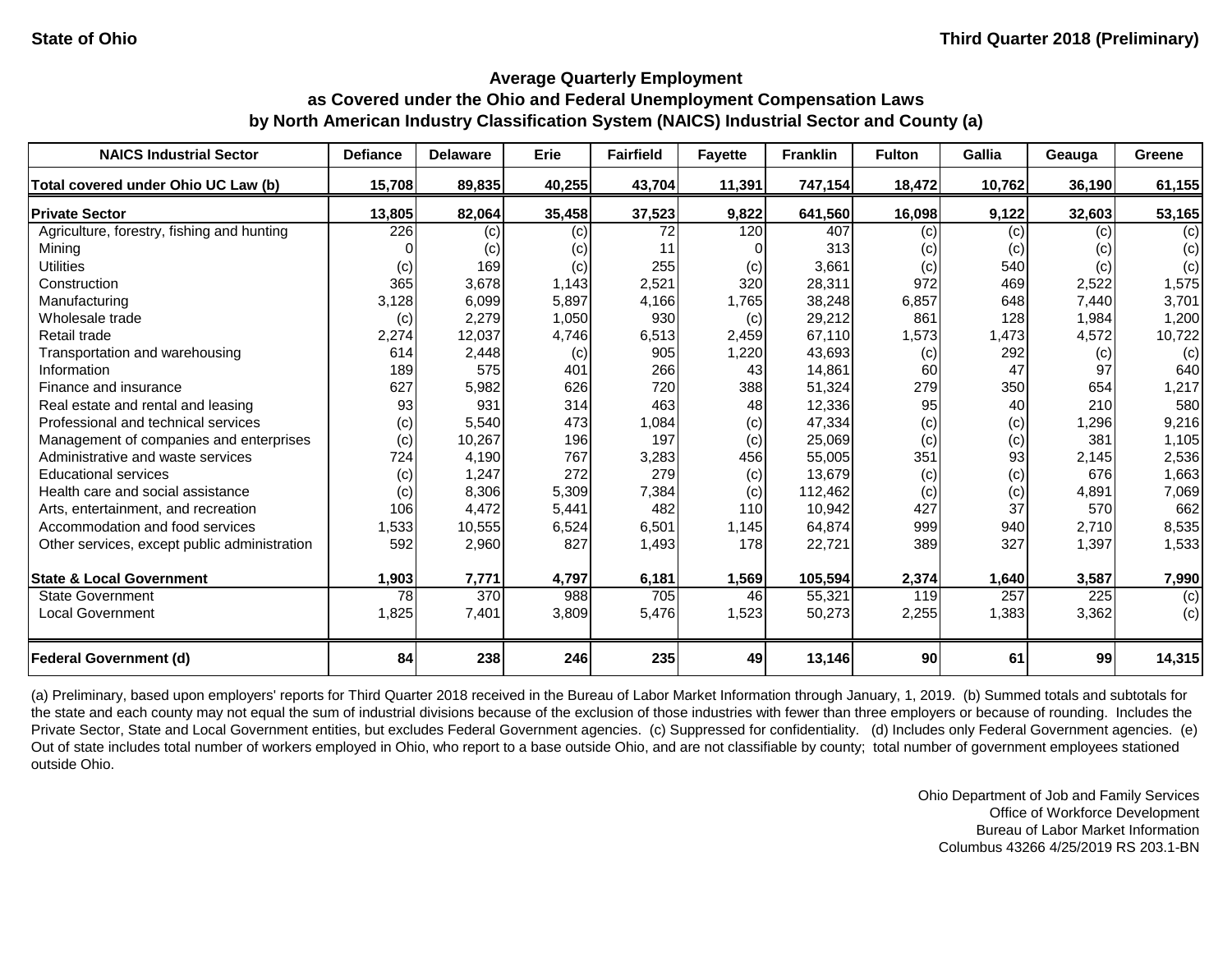| <b>NAICS Industrial Sector</b>               | <b>Guernsey</b> | <b>Hamilton</b> | <b>Hancock</b> | <b>Hardin</b> | <b>Harrison</b> | Henry    | Highland | <b>Hocking</b> | <b>Holmes</b> | Huron  |
|----------------------------------------------|-----------------|-----------------|----------------|---------------|-----------------|----------|----------|----------------|---------------|--------|
| Total covered under Ohio UC Law (b)          | 15,381          | 512,955         | 46,024         | 8,011         | 3,848           | 11,064   | 10,386   | 6,576          | 20,064        | 21,549 |
| <b>Private Sector</b>                        | 13,265          | 470,489         | 42,976         | 6,727         | 3,115           | 9,286    | 8,230    | 5,084          | 18,564        | 19,305 |
| Agriculture, forestry, fishing and hunting   | 41              | 289             | (c)            | (c)           | (c)             | (c)      | 36       | (c)            | 192           | (c)    |
| Mining                                       | 592             | 139             | (c)            | (c)           | (c)             | (c)      | 21       | (c)            | 67            | (c)    |
| <b>Utilities</b>                             | 57              | 1,311           | 100            | 49            | 113             | 21       | 60       | (c)            | 143           | (c)    |
| Construction                                 | 811             | 23,060          | 1,449          | 138           | 204             | 758      | 373      | 294            | 2,300         | 1,822  |
| Manufacturing                                | 2,817           | 50,861          | 11,905         | 1,830         | 588             | 3,515    | 1,797    | 911            | 7,317         | 5,980  |
| Wholesale trade                              | 411             | 21,917          | 1,856          | 179           | 220             | 225      | 280      | 53             | 903           | (c)    |
| Retail trade                                 | 1,712           | 42,485          | 4,230          | 855           | 273             | 971      | 1,605    | 837            | 2,498         | 2,084  |
| Transportation and warehousing               | 617             | 13,021          | 3,901          | 200           | 301             | 540      | 147      | (c)            | 708           | 819    |
| Information                                  | 80              | 8,448           | 359            | 34            | (c)             | 112      | 68       | 27             | 77            | 129    |
| Finance and insurance                        | 338             | 31,117          | 570            | 222           | 63              | 244      | 411      | 131            | 393           | 415    |
| Real estate and rental and leasing           | 95              | 7,884           | 407            | 43            | 102             | 67       | 55       | 199            | 54            | 164    |
| Professional and technical services          | 350             | 38,342          | 1,378          | 139           | (c)             | 84       | 91       | (c)            | 332           | (c)    |
| Management of companies and enterprises      |                 | 25,679          | 2,152          | $\Omega$      | (c)             | $\Omega$ | 66       | (c)            | 40            | (c)    |
| Administrative and waste services            | 309             | 33,763          | 2,116          | 136           | 135             | 197      | 567      | 242            | 475           | 395    |
| <b>Educational services</b>                  | 51              | 10,188          | (c)            | (c)           | $\Omega$        | 39       | 61       | (c)            | (c)           | 256    |
| Health care and social assistance            | 2,847           | 86,697          | (c)            | (c)           | 377             | 1,433    | 1,292    | (c)            | (c)           | 2,589  |
| Arts, entertainment, and recreation          | 68              | 13,274          | 350            | 61            | (c)             | 42       | 85       | 47             | 134           | 206    |
| Accommodation and food services              | 1,731           | 46,645          | 4,106          | 815           | (c)             | 621      | 882      | 1,200          | 1,548         | 1,830  |
| Other services, except public administration | 334             | 15,366          | 1,392          | 210           | (c)             | 242      | 332      | 222            | 352           | 701    |
| <b>State &amp; Local Government</b>          | 2,116           | 42,466          | 3,048          | 1,284         | 733             | 1,778    | 2,156    | 1,492          | 1,500         | 2,244  |
| <b>State Government</b>                      | 513             | 8,515           | 171            | 38            | 46              | 45       | 111      | 201            | 44            | 71     |
| <b>Local Government</b>                      | 1,603           | 33,951          | 2,877          | 1,246         | 687             | 1,733    | 2,045    | 1,291          | 1,456         | 2,173  |
| <b>Federal Government (d)</b>                | 114             | 8,304           | 146            | 65            | 47              | 65       | 98       | 45             | 60            | 139    |

(a) Preliminary, based upon employers' reports for Third Quarter 2018 received in the Bureau of Labor Market Information through January, 1, 2019. (b) Summed totals and subtotals for the state and each county may not equal the sum of industrial divisions because of the exclusion of those industries with fewer than three employers or because of rounding. Includes the Private Sector, State and Local Government entities, but excludes Federal Government agencies. (c) Suppressed for confidentiality. (d) Includes only Federal Government agencies. (e) Out of state includes total number of workers employed in Ohio, who report to a base outside Ohio, and are not classifiable by county; total number of government employees stationed outside Ohio.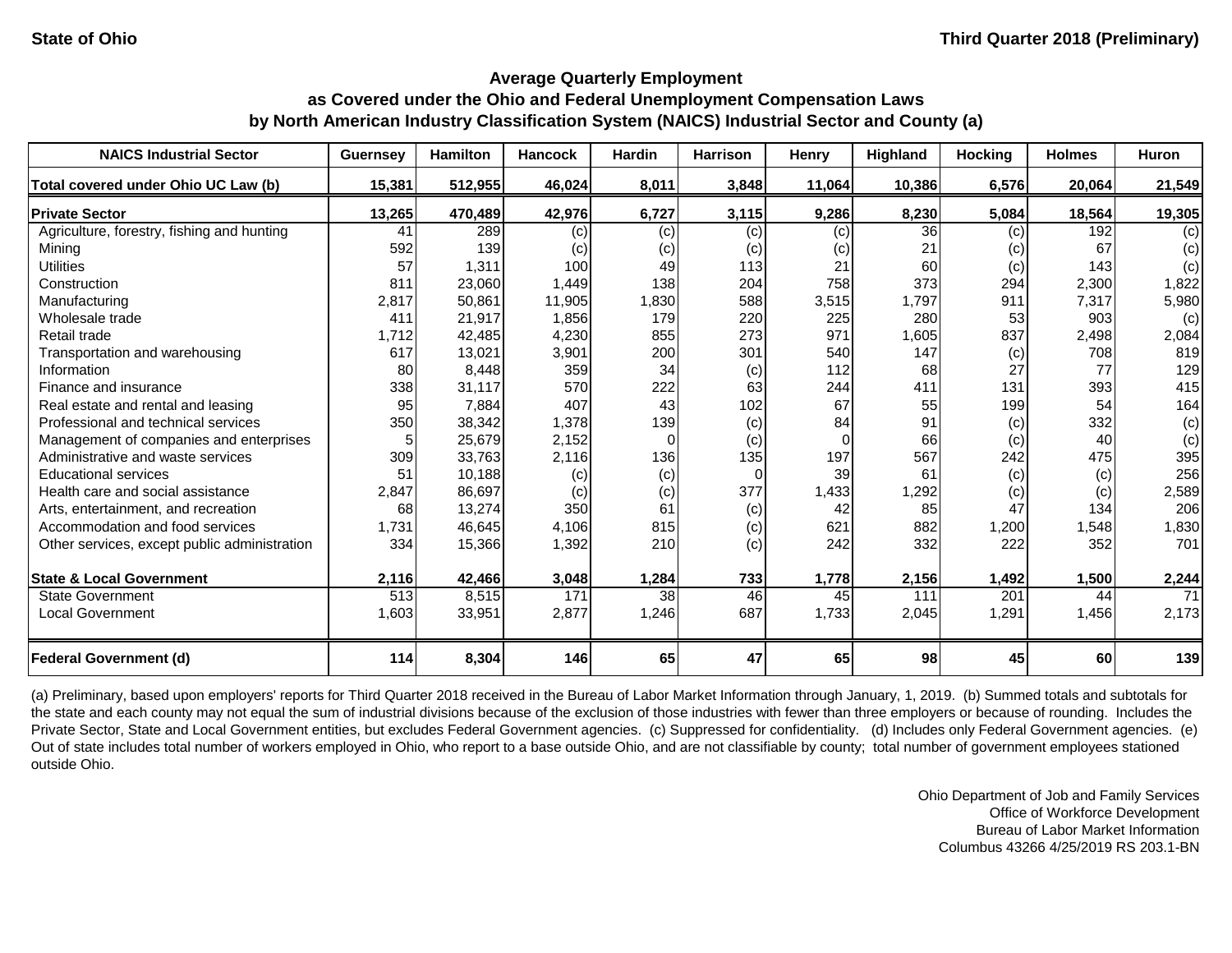| <b>NAICS Industrial Sector</b>               | <b>Jackson</b> | <b>Jefferson</b> | <b>Knox</b> | Lake   | Lawrence | Licking | Logan  | Lorain | Lucas   | <b>Madison</b> |
|----------------------------------------------|----------------|------------------|-------------|--------|----------|---------|--------|--------|---------|----------------|
| Total covered under Ohio UC Law (b)          | 10,030         | 20,335           | 20,346      | 96,335 | 12,256   | 59,159  | 19,620 | 98,055 | 206,969 | 17,267         |
| <b>Private Sector</b>                        | 8,615          | 17,152           | 17,746      | 85,911 | 9,820    | 51,549  | 17,539 | 83,964 | 182,563 | 14,265         |
| Agriculture, forestry, fishing and hunting   | 33             |                  | 102         | 924    |          | 831     | 123    | (c)    | 272     | 239            |
| Mining                                       | 35             | 33               | 85          | 165    | (c)      | 66      | 35     | (c)    | 161     | $\Omega$       |
| <b>Utilities</b>                             | 44             | 764              | 46          | 976    | 89       | 232     | 34     | 246    | 377     | $\Omega$       |
| Construction                                 | 387            | 1,019            | 1,147       | 4,414  | 847      | 2,927   | 633    | 4,491  | 9,003   | 560            |
| Manufacturing                                | 2,843          | 1,413            | 4,500       | 21,585 | (c)      | 7,549   | 5,211  | 16,599 | 23,397  | 4,178          |
| Wholesale trade                              | 150            | 451              | 488         | 3,498  | 219      | 1,640   | 318    | 3,361  | 7,059   | 339            |
| Retail trade                                 | 1,414          | 2,838            | 2,061       | 11,986 | 1,813    | 7,511   | 1,646  | 12,256 | 23,232  | 1,788          |
| Transportation and warehousing               | 166            | 1,329            | 298         | 1,213  | 635      | 6,041   | 2,476  | 2,232  | 6,253   | 2,691          |
| Information                                  | 61             | 281              | 133         | 696    | 57       | 243     | 78     | 664    | 1,685   | 43             |
| Finance and insurance                        | 241            | 352              | 406         | 1,418  | 275      | 2,335   | 307    | 1,686  | 5,593   | 142            |
| Real estate and rental and leasing           | 58             | 225              | 144         | 864    | 256      | 446     | 176    | 854    | 2,362   | 67             |
| Professional and technical services          | 113            | (c)              | 298         | 3,026  | 187      | 2,098   | (c)    | 2,239  | 8,241   | (c)            |
| Management of companies and enterprises      | 40             | (c)              | 100         | 1,242  | 78       | 619     | (c)    | 1,259  | 5,869   | (c)            |
| Administrative and waste services            | 534            | 1,061            | 977         | 6,093  | 435      | 2,785   | 1,605  | 6,681  | 15,161  | 1,097          |
| <b>Educational services</b>                  | (c)            | (c)              | 1,278       | 1,493  | 66       | 904     | 18     | 2,456  | 3,162   | (c)            |
| Health care and social assistance            | (c)            | (c)              | 3,068       | 11,952 | 2,793    | 6,678   | 1,854  | 13,666 | 38,842  | (c)            |
| Arts, entertainment, and recreation          | 32             | 342              | 150         | 1,378  | 36       | 813     | 203    | 1,730  | 4,732   | 53             |
| Accommodation and food services              | 909            | 1,752            | 1,906       | 10,254 | 1,178    | 5,594   | 1,523  | 9,581  | 20,747  | 1,153          |
| Other services, except public administration | 209            | 592              | 558         | 2,734  | 269      | 2,239   | 487    | 2,917  | 6,415   | 167            |
| <b>State &amp; Local Government</b>          | 1,415          | 3,183            | 2,600       | 10,424 | 2,436    | 7,610   | 2,081  | 14,091 | 24,406  | 3,002          |
| <b>State Government</b>                      | 138            | 72               | 287         | 86     | 181      | 1,022   | 84     | 1,171  | 7,335   | 1,298          |
| <b>Local Government</b>                      | 1,277          | 3,111            | 2,313       | 10,338 | 2,255    | 6,588   | 1,997  | 12,920 | 17,071  | 1,704          |
| <b>Federal Government (d)</b>                | 70             | 156              | 105         | 477    | 123      | 361     | 119    | 1,070  | 1,827   | 76             |

(a) Preliminary, based upon employers' reports for Third Quarter 2018 received in the Bureau of Labor Market Information through January, 1, 2019. (b) Summed totals and subtotals for the state and each county may not equal the sum of industrial divisions because of the exclusion of those industries with fewer than three employers or because of rounding. Includes the Private Sector, State and Local Government entities, but excludes Federal Government agencies. (c) Suppressed for confidentiality. (d) Includes only Federal Government agencies. (e) Out of state includes total number of workers employed in Ohio, who report to a base outside Ohio, and are not classifiable by county; total number of government employees stationed outside Ohio.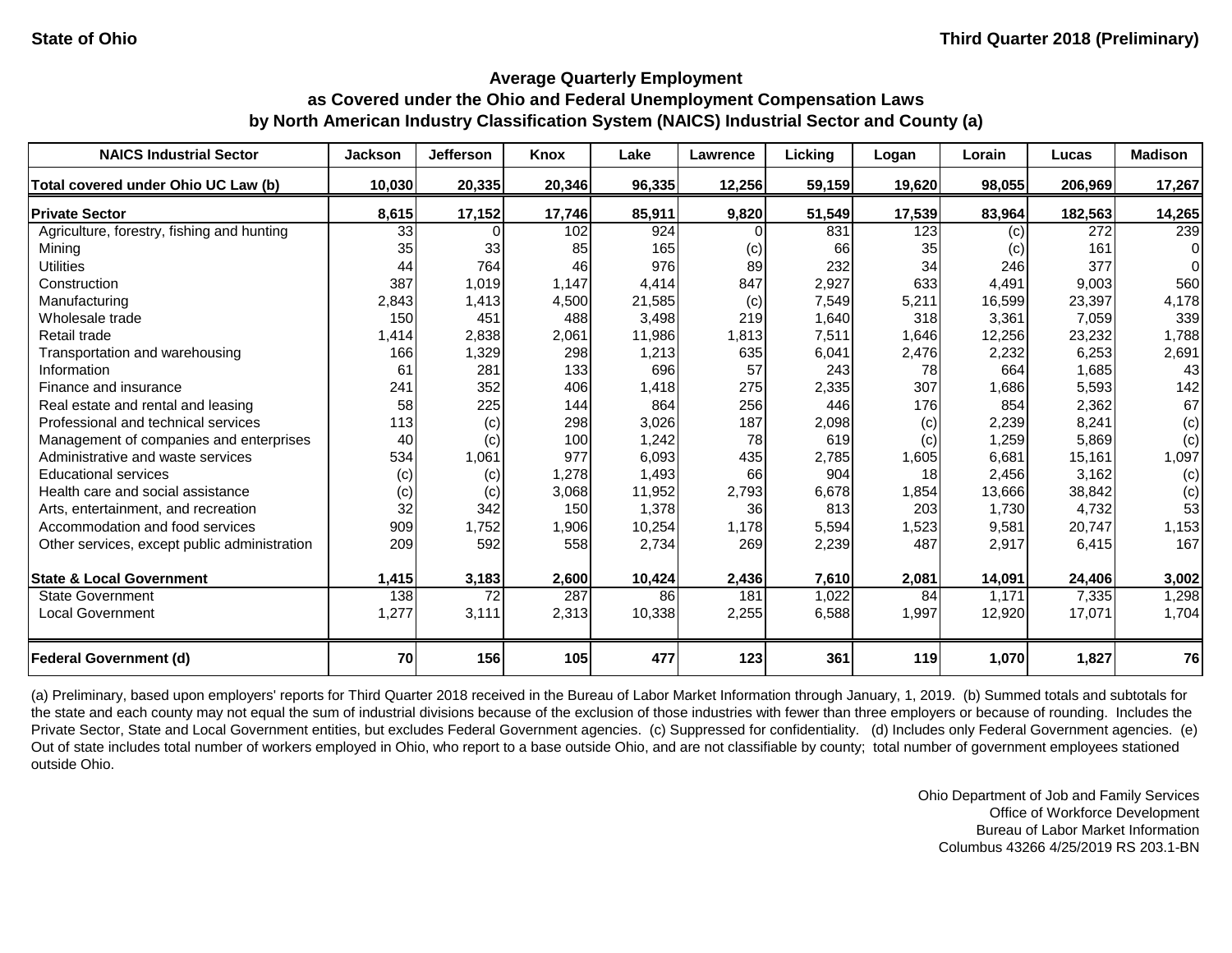| <b>NAICS Industrial Sector</b>               | <b>Mahoning</b> | <b>Marion</b> | <b>Medina</b> | <b>Meigs</b> | <b>Mercer</b> | <b>Miami</b> | <b>Monroe</b> | Montgomery | <b>Morgan</b> | <b>Morrow</b> |
|----------------------------------------------|-----------------|---------------|---------------|--------------|---------------|--------------|---------------|------------|---------------|---------------|
| Total covered under Ohio UC Law (b)          | 95,594          | 25,090        | 61,618        | 3,582        | 20,686        | 40,930       | 2,800         | 251,178    | 2,763         | 5,338         |
| <b>Private Sector</b>                        | 84,086          | 21,418        | 55,187        | 2,591        | 18,172        | 36,454       | 2,001         | 225,373    | 2,143         | 3,848         |
| Agriculture, forestry, fishing and hunting   | 209             | (c)           | 223           | (c)          | (c)           | 134          | (c)           | 282        | (c)           | 40            |
| Mining                                       | 128             | $\left( $     | 14            | (c)          | (c)           | 59           | 131           | 81         | (c)           | 13            |
| <b>Utilities</b>                             | 338             | 101           | 54            | 31           | (c)           | (c)          | 44            | 401        | 18            | (c)           |
| Construction                                 | 5,274           | 616           | 4,034         | 226          | 1,095         | 1,796        | 194           | 9,628      | 130           | 330           |
| Manufacturing                                | 9,112           | 6,339         | 9,409         | 169          | 7,259         | 10,903       | (c)           | 28,358     | 456           | 889           |
| Wholesale trade                              | 4,299           | 706           | 3,434         | 44           | (c)           | (c)          | 40            | 9,604      | (c)           | 87            |
| Retail trade                                 | 11,949          | 2,685         | 8,281         | 553          | 2,042         | 4,563        | 348           | 23,845     | 286           | 607           |
| Transportation and warehousing               | 2,906           | 871           | 2,880         | 57           | 1,187         | 2,205        | 224           | 8,666      | (c)           | (c)           |
| Information                                  | 998             | 219           | 317           |              | 141           | 89           | 14            | 6,845      | 22            | (c)           |
| Finance and insurance                        | 1,799           | 325           | 1,316         | 133          | 567           | 678          | 102           | 11,090     | 85            | 66            |
| Real estate and rental and leasing           | 977             | 370           | 622           | 54           | 82            | 285          | 24            | 2,909      | 11            | 62            |
| Professional and technical services          | 2,673           | 243           | 2,059         | (c)          | 320           | (c)          | 47            | 12,678     | 23            | (c)           |
| Management of companies and enterprises      | 1,217           | 125           | 2,973         | (c)          | (c)           | (c)          | $\Omega$      | 3,704      |               | (c)           |
| Administrative and waste services            | 6,517           | 1,791         | 3,258         | 107          | (c)           | 2,232        | 118           | 16,083     | 86            | 150           |
| <b>Educational services</b>                  | 583             | 64            | 496           | (c)          | (c)           | 189          | (c)           | 6,145      |               | 51            |
| Health care and social assistance            | 19,654          | 4,042         | 6,409         | (c)          | (c)           | 4,290        | (c)           | 50,963     | 389           | 643           |
| Arts, entertainment, and recreation          | 1,850           | 145           | 1,388         | (c)          | 101           | 342          | 18            | 3,922      | (c)           | 254           |
| Accommodation and food services              | 10,563          | 1,957         | 6,198         | (c)          | 1,314         | 3,866        | 239           | 23,062     | (c)           | 441           |
| Other services, except public administration | 3,041           | 659           | 1,823         | 80           | 691           | 1,289        | 123           | 7,105      | 26            | (c)           |
| <b>State &amp; Local Government</b>          | 11,508          | 3,672         | 6,431         | 991          | 2,514         | 4,476        | 799           | 25,805     | 620           | 1,490         |
| <b>State Government</b>                      | 2,337           | 705           | 105           | 40           | 154           | 124          | 39            | 1,092      | 63            | 67            |
| <b>Local Government</b>                      | 9,171           | 2,967         | 6,326         | 951          | 2,360         | 4,352        | 760           | 24,713     | 557           | 1,423         |
| <b>Federal Government (d)</b>                | 1,141           | 109           | 372           | 57           | 93            | 187          | 49            | 4,175      | 44            | 46            |

(a) Preliminary, based upon employers' reports for Third Quarter 2018 received in the Bureau of Labor Market Information through January, 1, 2019. (b) Summed totals and subtotals for the state and each county may not equal the sum of industrial divisions because of the exclusion of those industries with fewer than three employers or because of rounding. Includes the Private Sector, State and Local Government entities, but excludes Federal Government agencies. (c) Suppressed for confidentiality. (d) Includes only Federal Government agencies. (e) Out of state includes total number of workers employed in Ohio, who report to a base outside Ohio, and are not classifiable by county; total number of government employees stationed outside Ohio.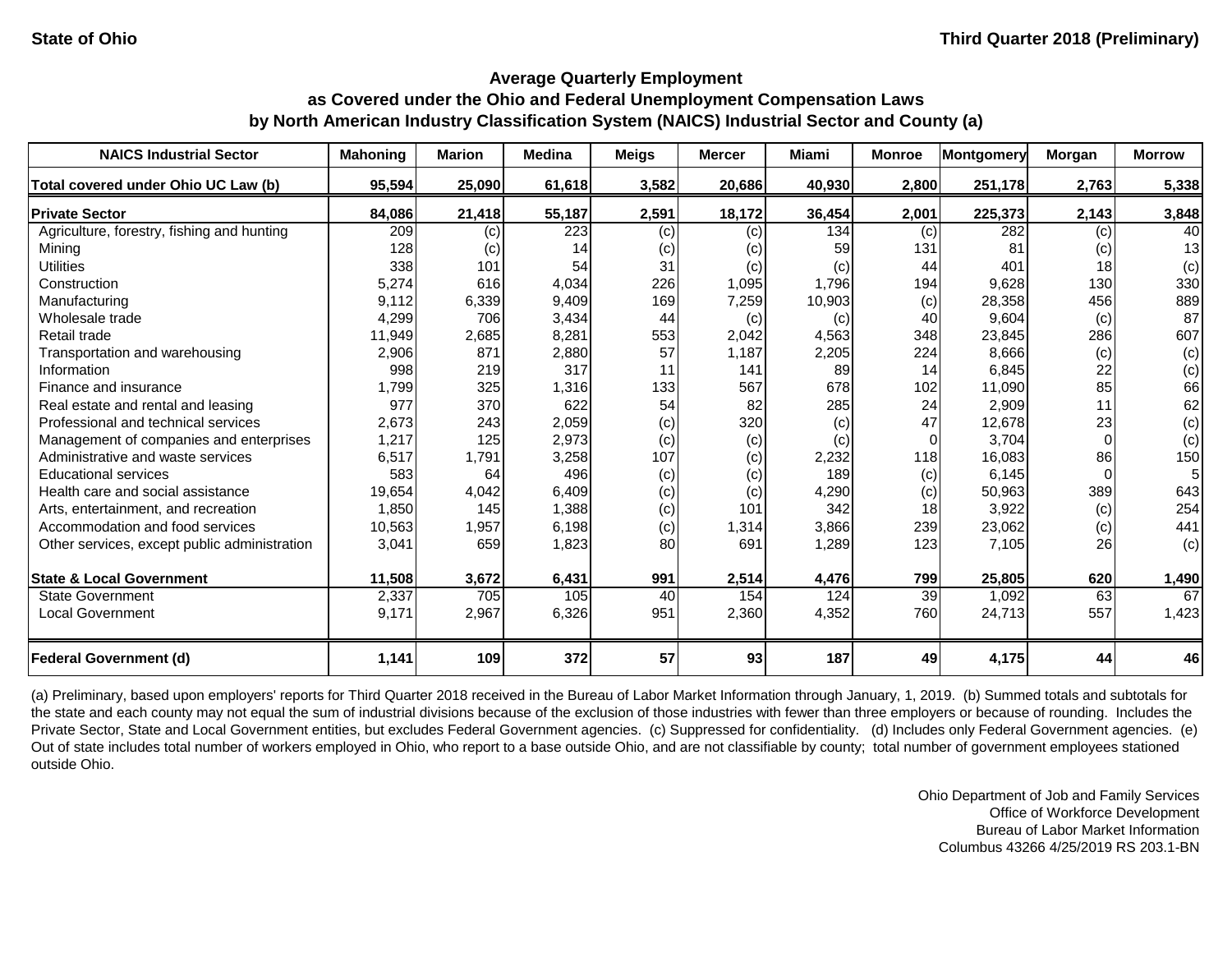| <b>NAICS Industrial Sector</b>               | <b>Muskingum</b> | <b>Noble</b> | <b>Ottawa</b> | <b>Paulding</b> | <b>Perry</b> | <b>Pickaway</b> | <b>Pike</b> | Portage | <b>Preble</b> | Putnam |
|----------------------------------------------|------------------|--------------|---------------|-----------------|--------------|-----------------|-------------|---------|---------------|--------|
| Total covered under Ohio UC Law (b)          | 33,032           | 3,070        | 15,201        | 4,809           | 6,575        | 14,053          | 9,890       | 54,961  | 10,668        | 11,888 |
| <b>Private Sector</b>                        | 28,431           | 2,098        | 13,141        | 3,789           | 5,073        | 10,313          | 8,592       | 44,665  | 9,033         | 10,374 |
| Agriculture, forestry, fishing and hunting   | 24               |              | 129           | (c)             | 15           | (c)             | (c)         | 177     | (c)           | (c)    |
| Mining                                       | 369              | 75           | 114           | (c)             | 308          | (c)             | (c)         | 299     | (c)           | (c)    |
| <b>Utilities</b>                             | 243              | 14           | (c)           | (c)             | 28           | (c)             | (c)         | (c)     | (c)           | (c)    |
| Construction                                 | 1,183            | 118          | 629           | 90              | 437          | 1,057           | 396         | 2,176   | 388           | 957    |
| Manufacturing                                | 2,871            | 255          | 2,101         | 1,266           | 969          | 2,053           | 1,057       | 10,350  | 3,332         | 3,548  |
| Wholesale trade                              | 835              | 123          | (c)           | (c)             | 268          | (c)             | (c)         | 3,236   | (c)           | 466    |
| Retail trade                                 | 4,958            | 306          | 1,663         | 389             | 738          | 1,532           | 1,036       | 6,550   | 1,338         | 1,135  |
| Transportation and warehousing               | 1,804            | 174          | 501           | 228             | 54           | 528             | 575         | (c)     | 325           | (c)    |
| Information                                  | 619              | 16           | 61            | 21              | 21           | 24              | 35          | 475     | 24            | 61     |
| Finance and insurance                        | 740              | 95           | 283           | 95              | 149          | 284             | 227         | 637     | 217           | 292    |
| Real estate and rental and leasing           | 234              |              | 163           | 38              | 16           | 121             | 46          | 533     | 68            | 43     |
| Professional and technical services          | 694              | 166          | 174           | 69              | 87           | 154             | (c)         | 1,601   | (c)           | 218    |
| Management of companies and enterprises      | 218              | (c)          | 79            | (c)             | 110          | 76              | (c)         | 855     | (c)           | 0      |
| Administrative and waste services            | 1,347            | (c)          | 279           | (c)             | 284          | 697             | 2,184       | 1,353   | 222           | 410    |
| <b>Educational services</b>                  | 475              |              | (c)           | (c)             | (c)          | (c)             | (c)         | 453     | 17            | (c)    |
| Health care and social assistance            | 6,448            | 329          | (c)           | (c)             | (c)          | (c)             | (c)         | 5,478   | 1,131         | (c)    |
| Arts, entertainment, and recreation          | 403              | (c)          | 979           | 32              | 28           | 145             | (c)         | 608     | 27            | 107    |
| Accommodation and food services              | 3,592            | (c)          | 2,943         | 266             | 525          | 1,253           | (c)         | 6,310   | 986           | 903    |
| Other services, except public administration | 1,375            | 68           | 389           | 76              | 147          | 309             | 203         | 1,899   | 345           | 415    |
| <b>State &amp; Local Government</b>          | 4,601            | 972          | 2,060         | 1,020           | 1,502        | 3,740           | 1,298       | 10,296  | 1,635         | 1,514  |
| <b>State Government</b>                      | 261              | 477          | 176           | 35              | 41           | 1,382           | 88          | (c)     | 85            | 40     |
| <b>Local Government</b>                      | 4,340            | 495          | 1,884         | 985             | 1,461        | 2,358           | 1,210       | (c)     | 1,550         | 1,474  |
| <b>Federal Government (d)</b>                | 218              | 22           | 274           | 50              | 61           | 94              | 57          | 339     | 69            | 67     |

(a) Preliminary, based upon employers' reports for Third Quarter 2018 received in the Bureau of Labor Market Information through January, 1, 2019. (b) Summed totals and subtotals for the state and each county may not equal the sum of industrial divisions because of the exclusion of those industries with fewer than three employers or because of rounding. Includes the Private Sector, State and Local Government entities, but excludes Federal Government agencies. (c) Suppressed for confidentiality. (d) Includes only Federal Government agencies. (e) Out of state includes total number of workers employed in Ohio, who report to a base outside Ohio, and are not classifiable by county; total number of government employees stationed outside Ohio.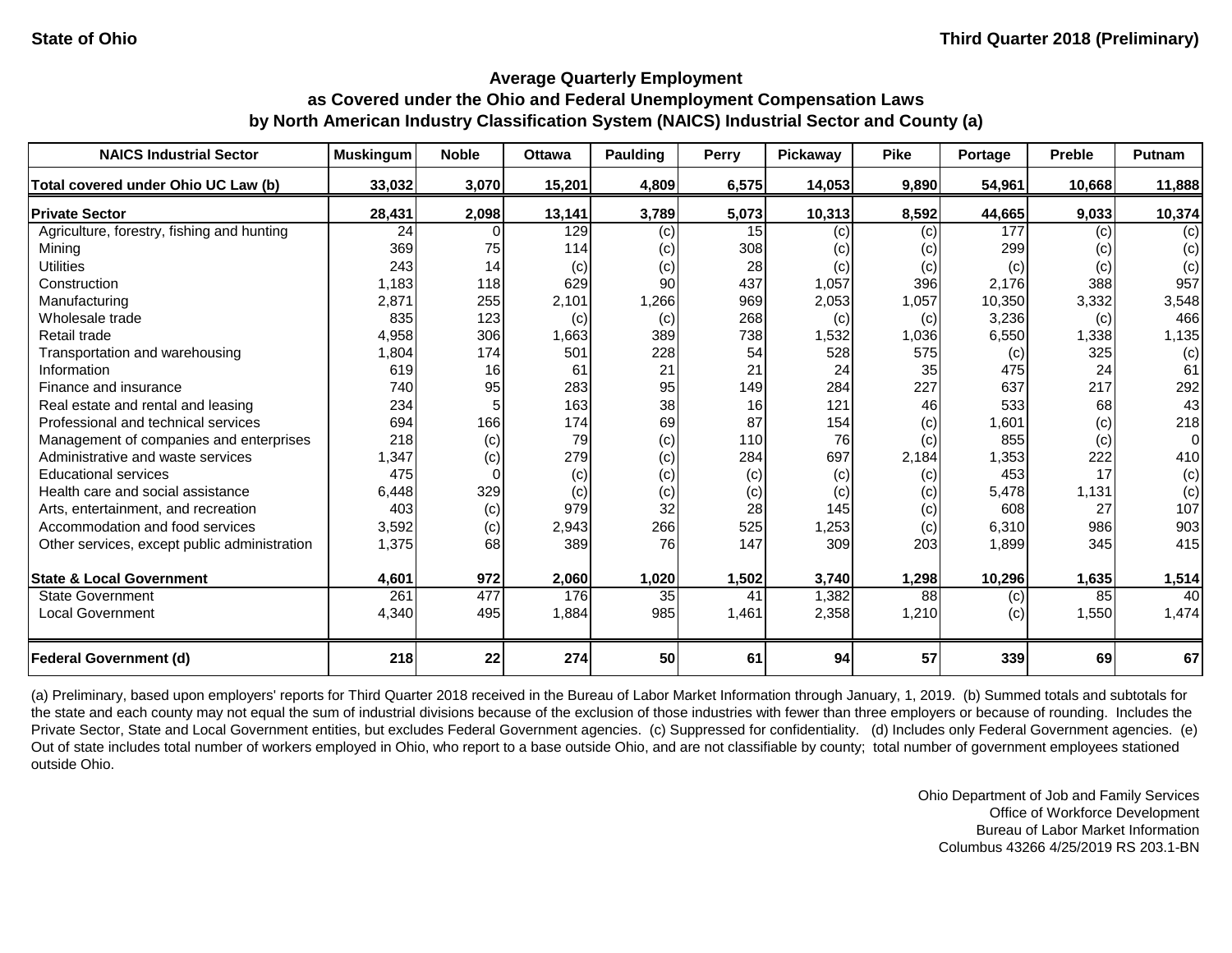#### **Average Quarterly Employment as Covered under the Ohio and Federal Unemployment Compensation Laws**

# **by North American Industry Classification System (NAICS) Industrial Sector and County (a)**

| <b>NAICS Industrial Sector</b>               | <b>Richland</b> | <b>Ross</b> | <b>Sandusky</b> | <b>Scioto</b> | <b>Seneca</b> | <b>Shelby</b> | <b>Stark</b> | <b>Summit</b> | <b>Trumbull</b> | <b>Tuscarawas</b> |
|----------------------------------------------|-----------------|-------------|-----------------|---------------|---------------|---------------|--------------|---------------|-----------------|-------------------|
| Total covered under Ohio UC Law (b)          | 50,124          | 27,721      | 25,862          | 23,092        | 19,417        | 27,523        | 159,641      | 266,341       | 65,993          | 36,729            |
| <b>Private Sector</b>                        | 43,581          | 23,121      | 23,086          | 18,487        | 16,974        | 25,286        | 142,743      | 241,193       | 57,661          | 32,185            |
| Agriculture, forestry, fishing and hunting   | (c)             | 92          | (c)             | (c)           | 71            | 148           | 357          | 65            | 90              | 150               |
| Mining                                       | (c)             | 23          | (c)             | (c)           | 144           |               | 469          | 132           | 76              | 849               |
| <b>Utilities</b>                             | (c)             | 201         | 44              | 101           | 114           | (c)           | 605          | 1,014         | 146             | 109               |
| Construction                                 | 2,190           | 857         | 974             | 594           | 1,031         | 1,646         | 8,174        | 12,125        | 2,790           | 1,885             |
| Manufacturing                                | 10,145          | 4,458       | 9,382           | 1,469         | 4,318         | 13,091        | 25,939       | 28,949        | 9,809           | 7,646             |
| Wholesale trade                              | 1,759           | 586         | 600             | 357           | 658           | 1,332         | 5,450        | 13,388        | 2,147           | 1,154             |
| Retail trade                                 | 6,535           | 4,021       | 2,591           | 3,081         | 2,172         | 1,868         | 19,234       | 29,360        | 10,114          | 4,284             |
| Transportation and warehousing               | (c)             | 832         | 719             | 524           | 617           | (c)           | 3,548        | 9,533         | 2,311           | 927               |
| Information                                  | 490             | 273         | 117             | 146           | 196           | 99            | 1,476        | 3,960         | 374             | 231               |
| Finance and insurance                        | 1,039           | 500         | 483             | 402           | 416           | 322           | 5,159        | 10,256        | 1,326           | 656               |
| Real estate and rental and leasing           | 316             | 139         | 354             | 244           | 70            | 87            | 1,450        | 2,944         | 907             | 351               |
| Professional and technical services          | 810             | 288         | 352             | 522           | (c)           | (c)           | 4,935        | 13,224        | 1,348           | 922               |
| Management of companies and enterprises      | 81              | 238         | 236             | 65            | (c)           | (c)           | 1,173        | 14,897        | 703             | 197               |
| Administrative and waste services            | 3,746           | 1,156       | 719             | 471           | 534           | 1,021         | 8,595        | 17,140        | 4,221           | 1,843             |
| <b>Educational services</b>                  | 503             | 84          | (c)             | 149           | 1,059         | 133           | 2,836        | 3,515         | 476             | 180               |
| Health care and social assistance            | 7,738           | 5,357       | (c)             | 7,206         | 2,317         | 1,918         | 27,981       | 44,439        | 10,567          | 5,245             |
| Arts, entertainment, and recreation          | 587             | 238         | 319             | 52            | 102           | 118           | 2,170        | 4,996         | 1,025           | 556               |
| Accommodation and food services              | 4,769           | 3,243       | 2,179           | 2,564         | 2,191         | 1,412         | 17,396       | 23,177        | 7,146           | 3,929             |
| Other services, except public administration | 1,309           | 536         | 679             | 507           | 598           | 734           | 5,798        | 8,076         | 2,085           | 1,071             |
| <b>State &amp; Local Government</b>          | 6,543           | 4,600       | 2,776           | 4,605         | 2,443         | 2,237         | 16,898       | 25,148        | 8,332           | 4,544             |
| <b>State Government</b>                      | 1,432           | 1,583       | 103             | 1,481         | 299           | 199           | 1,279        | 4,130         | 715             | 471               |
| <b>Local Government</b>                      | 5,111           | 3,017       | 2,673           | 3,124         | 2,144         | 2,038         | 15,619       | 21,018        | 7,617           | 4,073             |
| <b>Federal Government (d)</b>                | 656             | 1,658       | 108             | 167           | 119           | 75            | 962          | 1,861         | 524             | 265               |

(a) Preliminary, based upon employers' reports for Third Quarter 2018 received in the Bureau of Labor Market Information through January, 1, 2019. (b) Summed totals and subtotals for the state and each county may not equal the sum of industrial divisions because of the exclusion of those industries with fewer than three employers or because of rounding. Includes the Private Sector, State and Local Government entities, but excludes Federal Government agencies. (c) Suppressed for confidentiality. (d) Includes only Federal Government agencies. (e) Out of state includes total number of workers employed in Ohio, who report to a base outside Ohio, and are not classifiable by county; total number of government employees stationed outside Ohio.